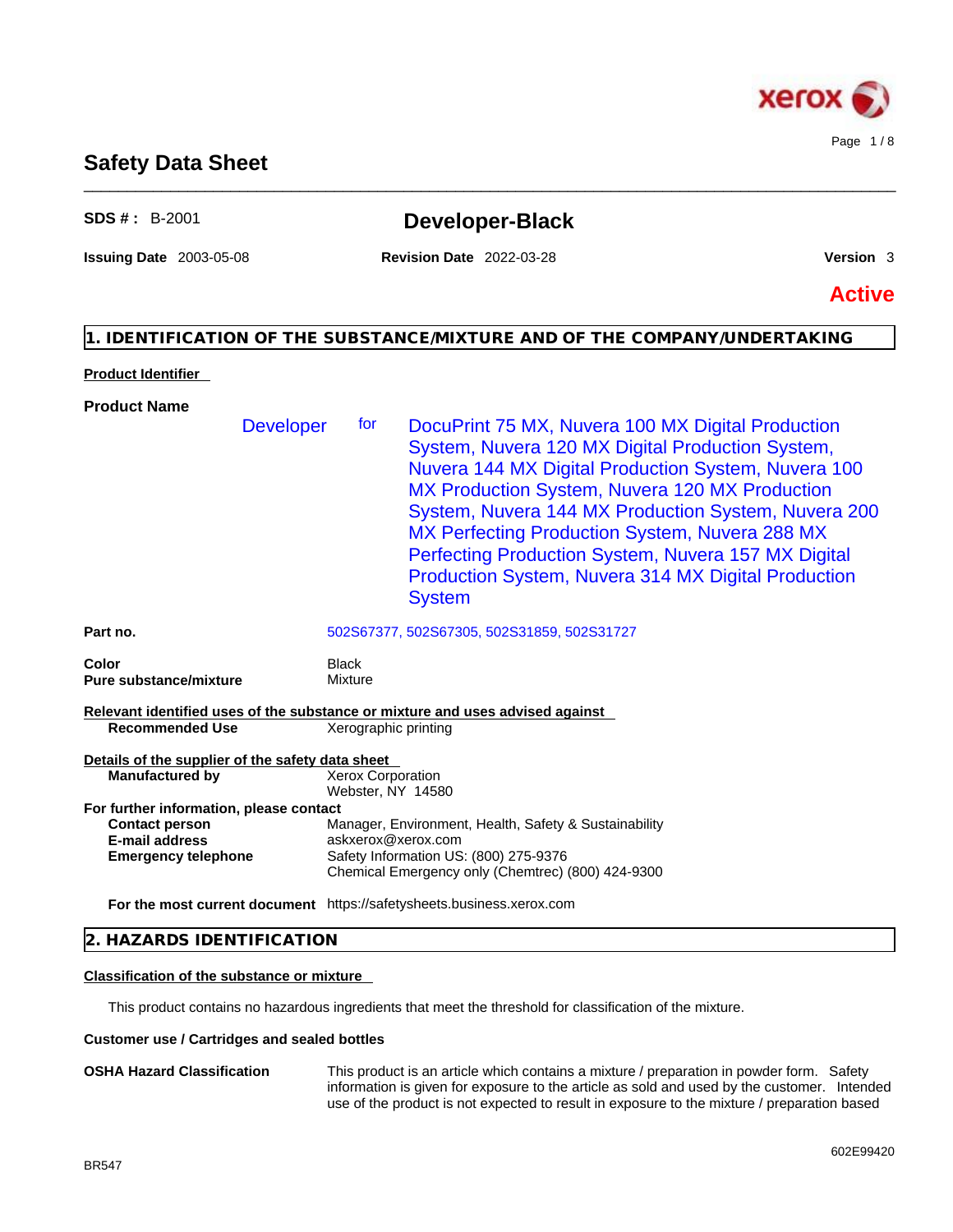

on the packaging and method of dispensing.

While this material is not considered hazardous by the OSHA hazard Communication Standard (29 CFR 1910.1200), this SDS contains valuable information for the safe handling and proper use of the product. This SDS should be retained and made available to employees and other users of this product.

#### **Label elements**

| <b>Signal Word</b>              | None          |
|---------------------------------|---------------|
| <b>Hazard Statements</b>        | None required |
| <b>Precautionary Statements</b> | None required |

#### **Other hazards**

Not a PBT according to REACH Annex XIII May form explosible dust-air mixture if dispersed

### **3. COMPOSITION/INFORMATION ON INGREDIENTS**

#### **Mixtures**

| <b>Chemical Name</b> | <b>CAS No.</b> | Weight % | <b>Classification (Req.</b><br>1272/2008) | Hazard Statements        |
|----------------------|----------------|----------|-------------------------------------------|--------------------------|
| Steel powder         | 7439-89-6      | >90      | $\sim$                                    | $\overline{\phantom{m}}$ |
| Polyester resin      | 39382-25-7     | <10      | $\sim$                                    | $\overline{\phantom{m}}$ |
| Iron oxide           | 1317-61-9      | <10      | $-$                                       | $\overline{\phantom{m}}$ |
| Carbon black         | 1333-86-4      |          | $\overline{\phantom{a}}$                  | $\sim$                   |
| Titanium dioxide     | 13463-67-7     |          | Carc (Inhal) 2                            | H <sub>351</sub>         |

"--" indicates no classification or hazard statements apply.

Full text of H- statements: see section 16

#### **4. FIRST AID MEASURES**

**Description of first-aid measures**

| Describilon of hist-ald ineasures                           |                                                                                               |
|-------------------------------------------------------------|-----------------------------------------------------------------------------------------------|
| <b>General advice</b>                                       | For external use only. When symptoms persist or in all cases of doubt seek medical advice.    |
|                                                             | Show this material safety data sheet to the doctor in attendance.                             |
| Eye contact                                                 | Immediately flush with plenty of water. After initial flushing, remove any contact lenses and |
|                                                             | continue flushing for at least 15 minutes                                                     |
| <b>Skin contact</b>                                         | Wash skin with soap and water                                                                 |
| <b>Inhalation</b>                                           | Move to fresh air                                                                             |
| <b>Ingestion</b>                                            | Rinse mouth with water and afterwards drink plenty of water or milk                           |
|                                                             |                                                                                               |
| Most important symptoms and effects, both acute and delayed |                                                                                               |
| Acute toxicity                                              |                                                                                               |
|                                                             |                                                                                               |

| No known effects under normal use conditions |
|----------------------------------------------|
|                                              |
|                                              |
|                                              |
|                                              |
|                                              |
|                                              |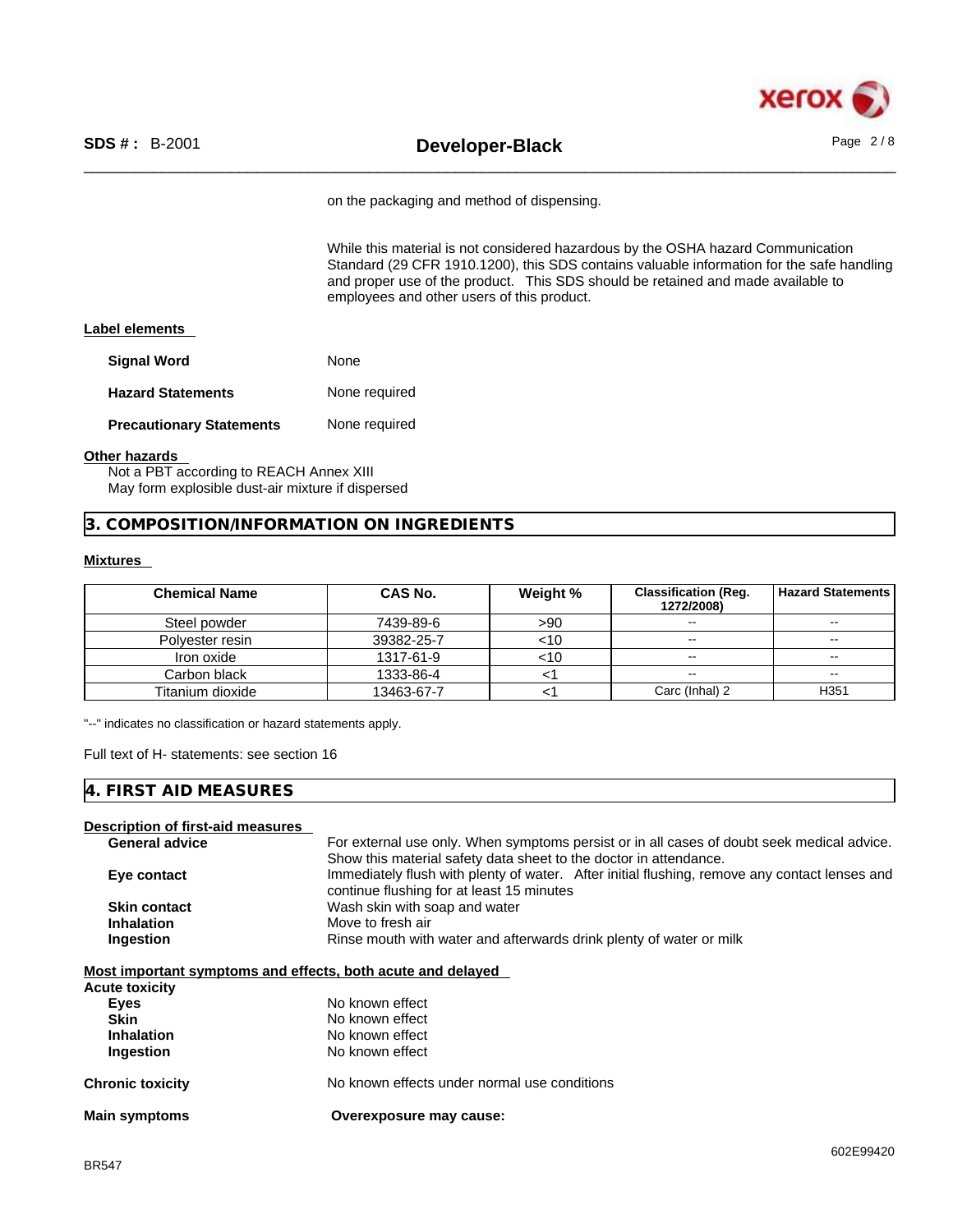

# \_\_\_\_\_\_\_\_\_\_\_\_\_\_\_\_\_\_\_\_\_\_\_\_\_\_\_\_\_\_\_\_\_\_\_\_\_\_\_\_\_\_\_\_\_\_\_\_\_\_\_\_\_\_\_\_\_\_\_\_\_\_\_\_\_\_\_\_\_\_\_\_\_\_\_\_\_\_\_\_\_\_\_\_\_\_\_\_\_\_\_\_\_\_ **SDS # :** B-2001 **Developer-Black** Page 3 / 8

| <b>Aggravated Medical Conditions</b>                                                              | mild respiratory irritation similar to nuisance dust.<br>None under normal use conditions                                                                                                                                      |
|---------------------------------------------------------------------------------------------------|--------------------------------------------------------------------------------------------------------------------------------------------------------------------------------------------------------------------------------|
|                                                                                                   | Indication of immediate medical attention and special treatment needed                                                                                                                                                         |
| <b>Protection of first-aiders</b>                                                                 | No special protective equipment required                                                                                                                                                                                       |
| <b>Notes to physician</b>                                                                         | Treat symptomatically                                                                                                                                                                                                          |
| 5. FIRE-FIGHTING MEASURES                                                                         |                                                                                                                                                                                                                                |
| <b>Extinguishing media</b><br>Suitable extinguishing media                                        | Use water spray or fog; do not use straight streams, Foam<br>Unsuitable extinguishing media Do not use a solid water stream as it may scatter and spread fire                                                                  |
| Special hazards arising from the substance or mixture<br>hazard                                   | Fine dust dispersed in air, in sufficient concentrations, and in the presence of an ignition source is a potential dust explosion                                                                                              |
| <b>Hazardous combustion products</b>                                                              | Hazardous decomposition products due to incomplete combustion, Carbon oxides, Nitrogen oxides (NOx)                                                                                                                            |
| <b>Advice for fire-fighters</b><br>Wear self-contained breathing apparatus and protective suit    | In the event of fire and/or explosion do not breathe fumes. Wear fire/flame resistant/retardant clothing. Use self-contained<br>pressure-demand breathing apparatus if needed to prevent exposure to smoke or airborne toxins. |
| Other information                                                                                 |                                                                                                                                                                                                                                |
| <b>Flammability</b><br><b>Flash point</b>                                                         | Not flammable. Will not readily ignite.<br>Not applicable                                                                                                                                                                      |
| 6. ACCIDENTAL RELEASE MEASURES                                                                    |                                                                                                                                                                                                                                |
| Avoid breathing dust                                                                              | Personal precautions, protective equipment and emergency procedures                                                                                                                                                            |
| <b>Environmental precautions</b>                                                                  | Although toner is not an aquatic toxin, microplastics may be a physical hazard to aquatic life and should not be allowed to enter                                                                                              |
| drains, sewers, or waterways                                                                      |                                                                                                                                                                                                                                |
| Methods and material for containment and cleaning up                                              |                                                                                                                                                                                                                                |
| <b>Methods for containment</b><br>Methods for cleaning up                                         | Prevent dust cloud<br>Use an electrically protected vacuum cleaner to remove excess, then wash with COLD<br>water. Hot water fuses the toner, making it difficult to remove                                                    |
| <b>Reference to other sections</b>                                                                |                                                                                                                                                                                                                                |
| See section 12 for additional ecological information<br>See Section 13 for additional information |                                                                                                                                                                                                                                |
| 7. HANDLING AND STORAGE                                                                           |                                                                                                                                                                                                                                |
| <b>Precautions for safe handling</b>                                                              |                                                                                                                                                                                                                                |
| Advice on safe handling                                                                           | Handle in accordance with good industrial hygiene and safety practice, Avoid dust<br>accumulation in enclosed space, Prevent dust cloud                                                                                        |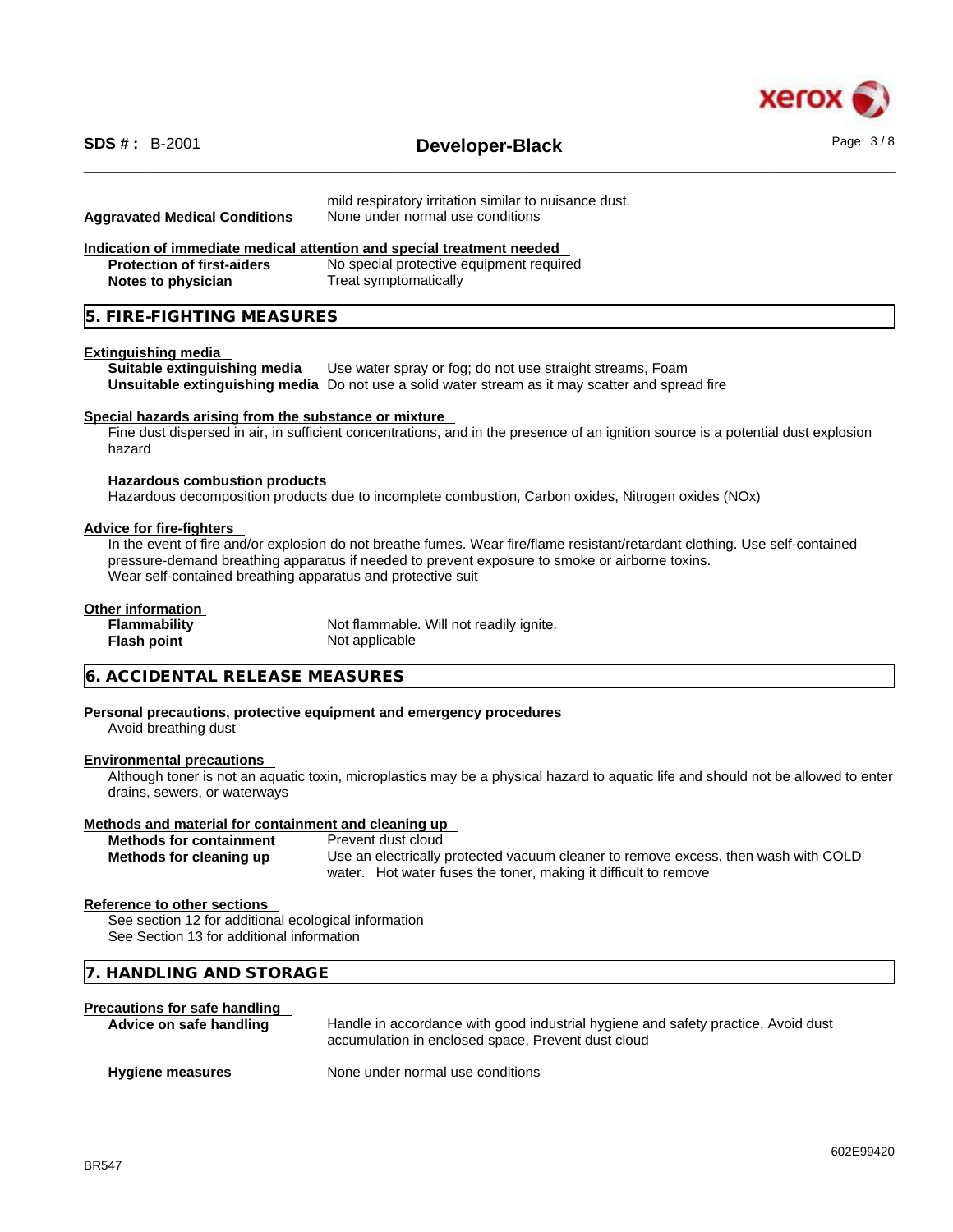

# \_\_\_\_\_\_\_\_\_\_\_\_\_\_\_\_\_\_\_\_\_\_\_\_\_\_\_\_\_\_\_\_\_\_\_\_\_\_\_\_\_\_\_\_\_\_\_\_\_\_\_\_\_\_\_\_\_\_\_\_\_\_\_\_\_\_\_\_\_\_\_\_\_\_\_\_\_\_\_\_\_\_\_\_\_\_\_\_\_\_\_\_\_\_ **SDS # :** B-2001 **Developer-Black** Page 4 / 8

# **Conditions for safe storage, including any incompatibilities**

**Technical measures and storage conditions**

Keep container tightly closed in a dry and well-ventilated place, Store at room temperature

**Incompatible products** None

#### **Specific end uses**

Xerographic printing

### **8. EXPOSURE CONTROLS/PERSONAL PROTECTION**

#### **Control parameters**

| <b>Exposure Limits</b>      |                                            |
|-----------------------------|--------------------------------------------|
| <b>ACGIH TLV TWA</b>        | 10 mg/m <sup>3</sup> (inhalable particles) |
| <b>ACGIH TLV TWA</b>        | 3 mg/m <sup>3</sup> (respirable dust)      |
| <b>OSHA PEL TWA</b>         | 15 mg/m <sup>3</sup> (total dust)          |
| <b>OSHA PEL TWA</b>         | $5 \text{ mg/m}^3$ (respirable dust)       |
| <b>Xerox Exposure Limit</b> | 2.5 mg/m <sup>3</sup> (total dust)         |
| <b>Xerox Exposure Limit</b> | 0.4 mg/m <sup>3</sup> (respirable dust)    |

#### **Component Information**

| <b>Chemical Name</b> | <b>ACGIH TLV</b>          | OSHA<br><b>DEI</b><br>--          |
|----------------------|---------------------------|-----------------------------------|
| ı black<br>∵arbon    | TWA.<br>ma/m <sup>3</sup> | TWA:<br>ma/m <sup>3</sup><br>ັບເປ |
| Titanium dioxide     | TWA.<br>10 mg/m $3$       | TWA.<br>15.<br>.ാ mɑ/mೈ           |

#### **Exposure controls**

**Engineering measures** None under normal use conditions

#### **Individual protection measures, such as personal protective equipment (PPE)**

| <b>Eye/Face protection</b>    | No special protective equipment required  |
|-------------------------------|-------------------------------------------|
| <b>Hand protection</b>        | No special protective equipment required  |
| Skin and body protection      | No special protective equipment required  |
| <b>Respiratory protection</b> | No special protective equipment required. |
| <b>Thermal hazards</b>        | None under normal processing              |

#### **Environmental Exposure Controls**

**Environmental Exposure Controls**  Keep out of drains, sewers, ditches and waterways

## **9. PHYSICAL AND CHEMICAL PROPERTIES**

#### **Information on basic physical and chemical properties**

| Appearance<br><b>Physical state</b><br>Color                                     | Powder<br>Solid<br><b>Black</b>   |                                                                             | Odor<br><b>Odor threshold</b><br>рH | Faint<br>Not applicable<br>Not applicable |
|----------------------------------------------------------------------------------|-----------------------------------|-----------------------------------------------------------------------------|-------------------------------------|-------------------------------------------|
| <b>Flash point</b>                                                               |                                   | Not applicable                                                              |                                     |                                           |
| <b>Melting / Freezing Point</b><br><b>Boiling point/range</b><br>Softening point |                                   | Not applicable<br>Not applicable<br>49 - 60 $^{\circ}$ C                    | 120 - 140 °F                        |                                           |
| <b>Evaporation rate</b><br><b>Flammability</b>                                   | <b>Flammability Limits in Air</b> | Not applicable<br>Not flammable. Will not readily ignite.<br>Not applicable |                                     |                                           |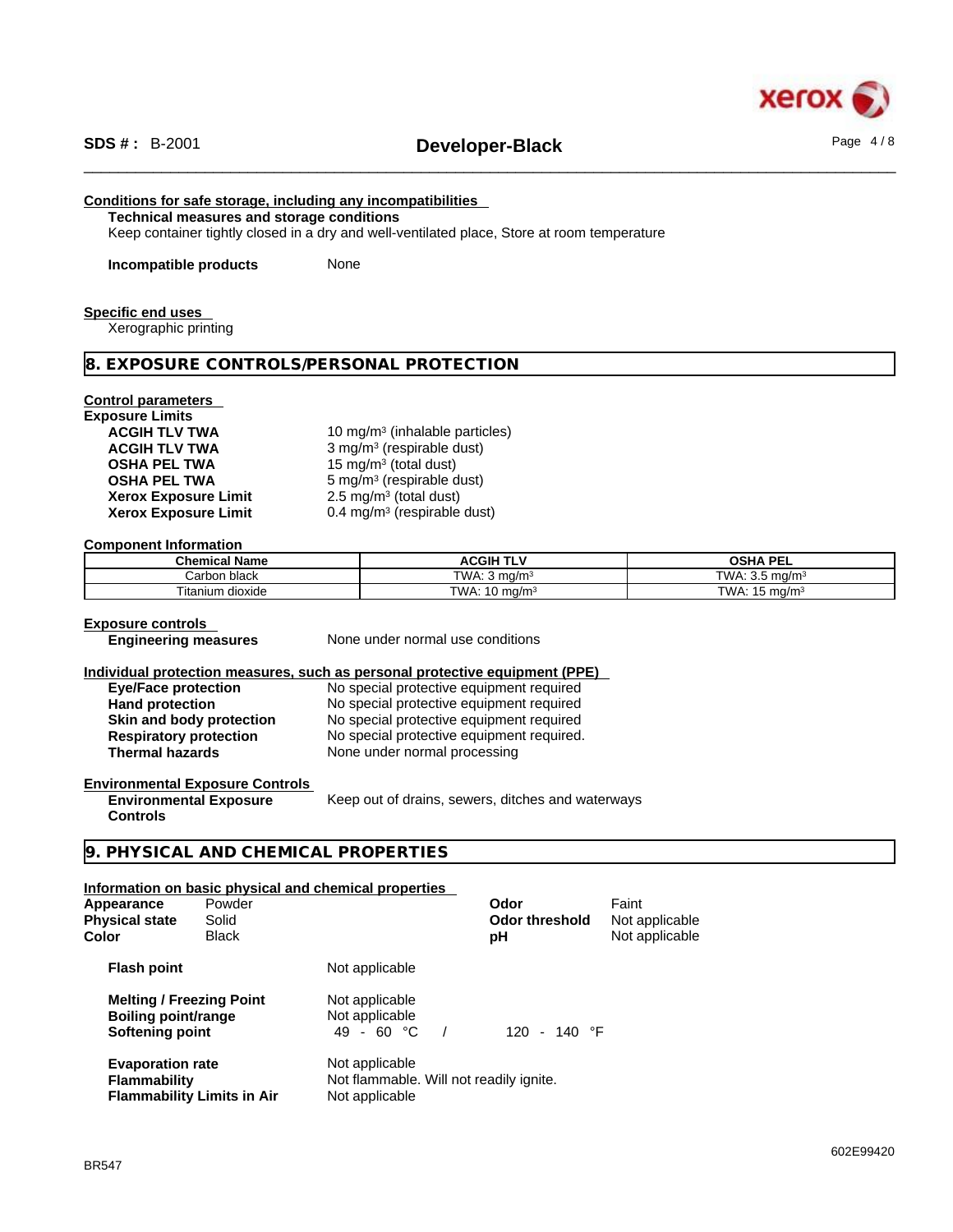

| Vapor pressure                   | Not applicable                                                                                                                              |
|----------------------------------|---------------------------------------------------------------------------------------------------------------------------------------------|
| Vapor density                    | Not applicable                                                                                                                              |
| <b>Specific gravity</b>          | 4-5                                                                                                                                         |
| <b>Water solubility</b>          | <b>Negligible</b>                                                                                                                           |
| <b>Partition coefficient</b>     | Not applicable                                                                                                                              |
| <b>Autoignition temperature</b>  | Not applicable                                                                                                                              |
| <b>Decomposition temperature</b> | Not determined                                                                                                                              |
| <b>Viscosity</b>                 | Not applicable                                                                                                                              |
| <b>Explosive properties</b>      | Fine dust dispersed in air, in sufficient concentrations, and in the presence of an ignition<br>source is a potential dust explosion hazard |
| <b>Oxidizing properties</b>      | Not applicable                                                                                                                              |

#### **Other information**

None

**10. STABILITY AND REACTIVITY** 

#### **Reactivity**

No dangerous reaction known under conditions of normal use

#### **Chemical stability**

Stable under normal conditions.

# **Possibility of hazardous reactions**

**Hazardous reactions**<br> **Hazardous polymerization**<br>
Hazardous polymerization<br>
Hazardous polymerization does **Hazardous polymerization does not occur** 

#### **Conditions to avoid**

Prevent dust cloud. Fine dust dispersed in air, in sufficient concentrations, and in the presence of an ignition source is a potential dust explosion hazard.

# **Incompatible Materials**

None

#### **Hazardous decomposition products**

None under normal use

#### **11. TOXICOLOGICAL INFORMATION**

*The toxicity data noted below is based on the test results of similar reprographic materials.* 

#### **Information on toxicological effects**

**Acute toxicity**

| <b>Product Information</b> |           |
|----------------------------|-----------|
| <b>Irritation</b>          | No skin i |
| Oral I D50                 | 55 a      |

**Irritation** No skin irritation, No eye irritation **Oral LD50** > 5 g/kg (rat) **Dermal LD50**  $\rightarrow$  5 g/kg (rabbit)<br> **LC50 Inhalation**  $\rightarrow$  5 mg/L (rat. 4 h) **LC50 Inhalation** > 5 mg/L (rat, 4 hr)

#### **Component Information**

| <b>Chemical Name</b> | LC50 Inhalation | Dermal LD50     | Oral LD50         |
|----------------------|-----------------|-----------------|-------------------|
| Steel powder         |                 |                 | 30 g/kg (Rat)     |
| Iron oxide           |                 |                 | 10000 mg/kg (Rat) |
| Carbon black         |                 | 3 g/kg (Rabbit) | 15400 mg/kg (Rat) |
| Titanium dioxide     |                 |                 | 10000 mg/kg (Rat) |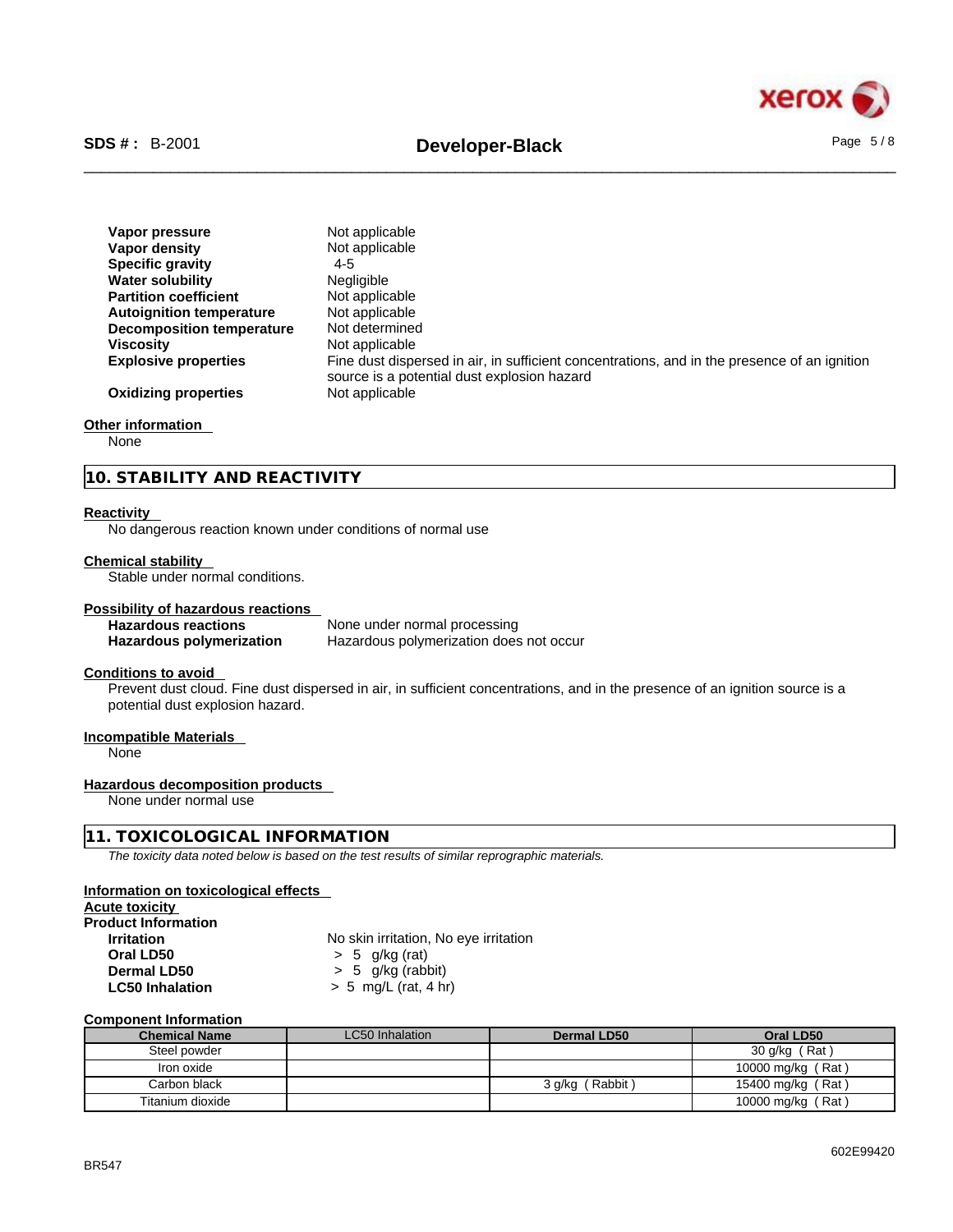

| <b>Chronic toxicity</b><br><b>Sensitization</b><br><b>Neurological Effects</b><br><b>Target organ effects</b> |                                                                           | No sensitization responses were observed<br>No information available<br>None known |             |  |
|---------------------------------------------------------------------------------------------------------------|---------------------------------------------------------------------------|------------------------------------------------------------------------------------|-------------|--|
| <b>CMR Effects</b>                                                                                            |                                                                           |                                                                                    |             |  |
| <b>Mutagenic effects</b>                                                                                      |                                                                           | Not mutagenic in AMES Test                                                         |             |  |
| <b>Reproductive toxicity</b>                                                                                  | This product does not contain any known or suspected reproductive hazards |                                                                                    |             |  |
| Carcinogenicity                                                                                               | See "Other Information" in this section.                                  |                                                                                    |             |  |
| <b>Chemical Name</b>                                                                                          |                                                                           | <b>NTP</b>                                                                         | <b>IARC</b> |  |
| Carbon black                                                                                                  |                                                                           |                                                                                    | 2B          |  |
| Titanium dioxide                                                                                              |                                                                           |                                                                                    | 2B          |  |

#### **Other information**

The IARC (International Agency for Research on Cancer) has listed carbon black as "possibly carcinogenic to humans". However, Xerox has concluded that the presence of carbon black in this mixture does not present a health hazard. The IARC classification is based on studies evaluating pure, "free" carbon black. In contrast, toner is a formulation composed of specially prepared polymer and a small amount of carbon black (or other pigment). In the process of making toner, the small amount of carbon black becomes encapsulated within a matrix. Xerox has performed extensive testing of toner, including a chronic bioassay (test for potential carcinogenicity). Exposure to toner did not produce evidence of cancer in exposed animals. The results were submitted to regulatory agencies and published extensively.

The IARC (International Agency for Research on Cancer) has listed titanium dioxide as "possibly carcinogenic to humans". However, Xerox has concluded that the presence of titanium dioxide in this mixture does not present a health hazard. The IARC classification is based on studies in rats using high concentrations of pure, unbound TiO 2 particles of respirable size. Epidemiological studies do not suggest a carcinogenic effect in humans. In addition, the titanium dioxide in this mixture is encapsulated in a matrix or bound to the surface of the toner.

#### **Other toxic effects**

| .                        |                |
|--------------------------|----------------|
| <b>Aspiration Hazard</b> | Not applicable |
| Other adverse effects    | None known     |

#### **Information on other hazards**

**Endocrine disrupting properties** This product does not contain any known or suspected endocrine disruptors

#### **12. ECOLOGICAL INFORMATION**

#### **Toxicity**

On available data, the mixture / preparation is not harmful to aquatic life

### **Component Information**

| <b>Chemical Name</b> | Toxicity to algae | <b>Toxicity to fish</b> | Toxicity to    | Toxicity to daphnia and     |
|----------------------|-------------------|-------------------------|----------------|-----------------------------|
|                      |                   |                         | microorganisms | other aquatic invertebrates |
| Steel powder         |                   | LC50= 13.6 mg/L Morone  |                |                             |
|                      |                   | saxatilis 96 h          |                |                             |
| Carbon black         |                   |                         |                | EC50 > 5600 mg/L 24 h       |

## **Persistence and degradability**

Not readily biodegradable

### **Bioaccumulative potential**

Bioaccumulation is unlikely

#### **Mobility in soil**

Insoluble in water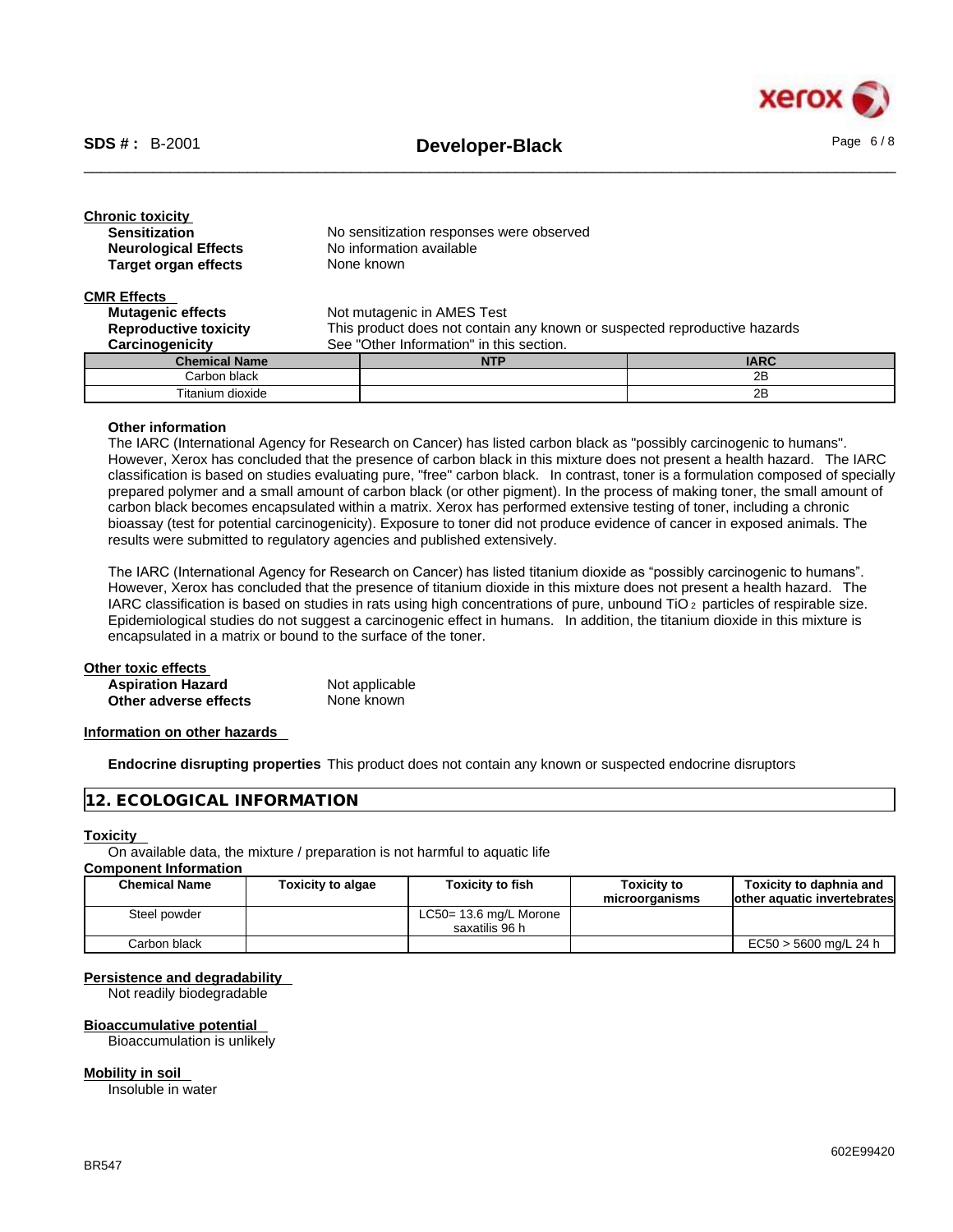

# \_\_\_\_\_\_\_\_\_\_\_\_\_\_\_\_\_\_\_\_\_\_\_\_\_\_\_\_\_\_\_\_\_\_\_\_\_\_\_\_\_\_\_\_\_\_\_\_\_\_\_\_\_\_\_\_\_\_\_\_\_\_\_\_\_\_\_\_\_\_\_\_\_\_\_\_\_\_\_\_\_\_\_\_\_\_\_\_\_\_\_\_\_\_ **SDS # :** B-2001 **Developer-Black** Page 7 / 8

#### **Results of PBT and vPvB assessment**

This substance is not considered to be persistent, bioaccumulating nor toxic (PBT)

#### **Endocrine disrupting properties**

This product does not contain any known or suspected endocrine disruptors

#### **Other adverse effects**

Although toner is not an aquatic toxin, microplastics may be a physical hazard to aquatic life and should not be allowed to enter drains, sewers, or waterways.

| 13. DISPOSAL CONSIDERATIONS                              |                                                                                                                                                                             |
|----------------------------------------------------------|-----------------------------------------------------------------------------------------------------------------------------------------------------------------------------|
| Waste treatment methods<br><b>Waste Disposal Methods</b> | Can be landfilled or incinerated, when in compliance with local regulations If incineration is<br>to be carried out, care must be exercised to prevent dust clouds forming. |
| Contaminated packaging                                   | No special precautions are needed in handling this material                                                                                                                 |
| <b>Other information</b>                                 | Although toner is not an aquatic toxin, microplastics may be a physical hazard to aquatic life<br>and should not be allowed to enter drains, sewers, or waterways.          |

#### **14. TRANSPORT INFORMATION**

This material is not subject to regulation as a hazardous material for shipping

#### **15. REGULATORY INFORMATION**

#### **Safety, health and environmental regulations/legislation specific for the substance or mixture**

#### **OSHA Regulatory Status**

This product is an article which contains a mixture / preparation in powder form. Safety information is given for exposure to the article as sold and used by the customer. Intended use of the product is not expected to result in exposure to the mixture / preparation based on the packaging and method of dispensing.

#### **Canada**

This product has been classified in accordance with the hazard criteria of the Hazardous Products Regulations (HPR), and the SDS contains all the information required by the HPR.

#### **International Inventories**

| TSCA            | Complies |
|-----------------|----------|
| <b>DSL/NDSL</b> | Complies |

#### **U.S. Federal Regulations**

#### **SARA 313**

Section 313 of Title III of the Superfund Amendments and Reauthorization Act of 1986 (SARA). This product does not contain any chemicals which are subject to the reporting requirements of the Act and Title 40 of the Code of Federal Regulations, Part 372 **Clean Water Act**

This product is not regulated as a pollutant pursuant to the Clean Water Act (40 CFR 122.21 and 40 CFR 122.42).

**Clean Air Act,Section 112 Hazardous Air Pollutants (HAPs) (see 40 CFR 61)**

This product is not regulated as a hazardous air pollutant (HAPS) under Section 112 of the Clean Air Act Amendments of 1990. **CERCLA**

This material, as supplied, does not contain any substances regulated as hazardous substances under the Comprehensive Environmental Response Compensation and Liability Act (CERCLA) (40 CFR 302) or the Superfund Amendments and Reauthorization Act (SARA) (40 CFR 355). There may be specific reporting requirements at the local, regional, or state level pertaining to releases of this material